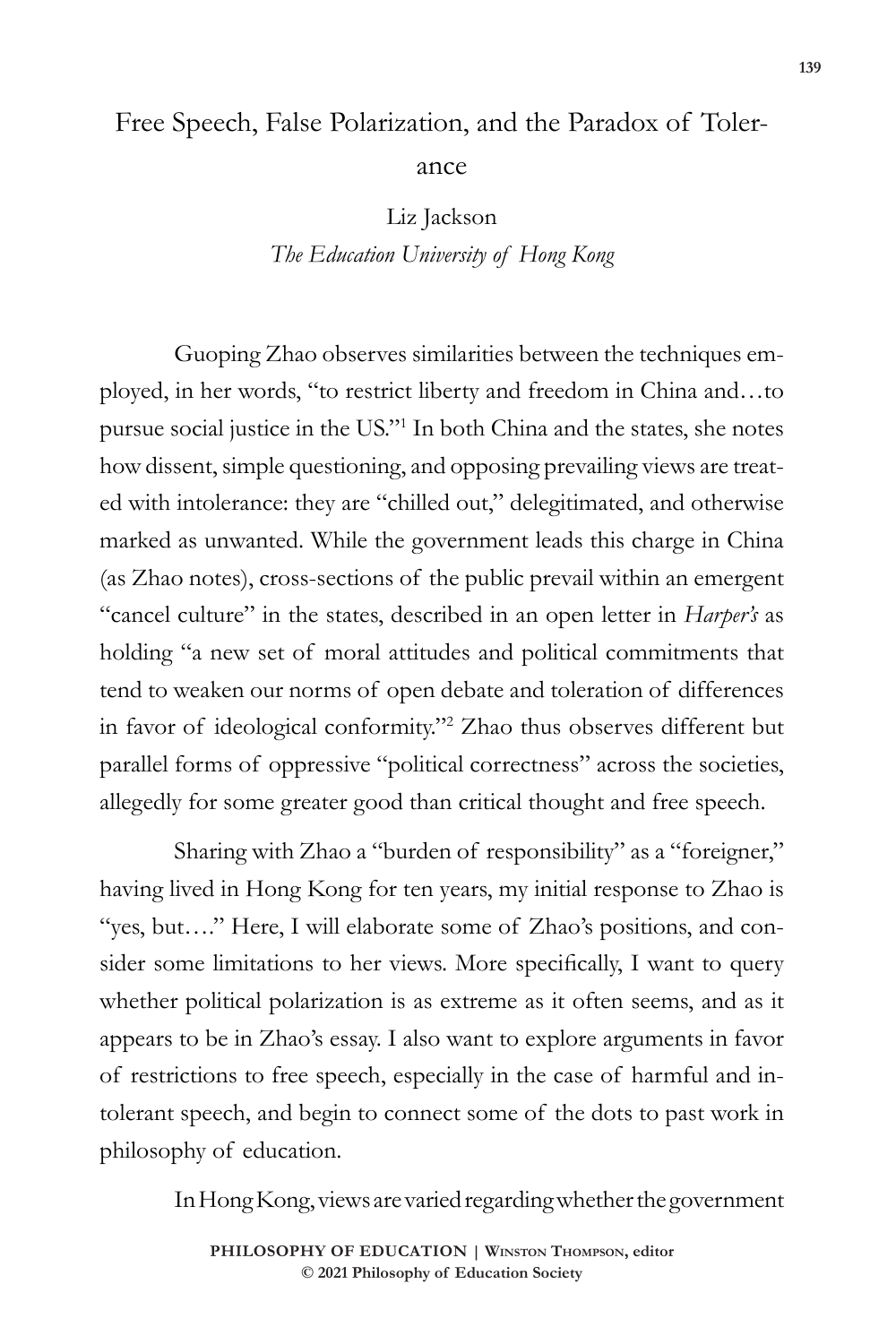(of Hong Kong or China) has interfered or can interfere with academic free speech.<sup>3</sup> Benny Tai described it as the "death of academic freedom" last year, when his employment at the University of Hong Kong was terminated in relation to his arrest and role in the Occupy Central/Umbrella Movement.<sup>4</sup> Yet others argue that there is no compelling evidence that academic speech is at threat, while many continue to conduct research and teach on controversial issues.<sup>5</sup> Nonetheless, a "chilling out" of speech on behalf of "public" sensibilities (as Zhao puts it), or due to fears about potential negative repercussions, is becoming common. Colleagues of mine have been informally asked on occasion to ensure their teaching is not too controversial, while many have warned me against writing or speaking about controversial issues, in case of accidentally breaking Hong Kong's new National Security Law, which targets offences of sedition and subversion, but could be more broadly applied to tackle speech that is critical of the government.

In this context, I left the University of Hong Kong myself last year, in part because of an increased frequency of colleagues casually dismissing or criticizing my work as partisan or ideological, when it simply explores controversial topics in education. While my new university seems calmer and more open, casual and informal policing of discourse seems inevitable wherever you are in Hong Kong today, while these politics continue unfolding. There is a sense that we all need to know where one another stand on key topics, and there tends to be the assumption that "our" side has coherent, principled views, while "their" side has ridiculous, directly opposed views.

However, across these societies there is political polarization, but there is also *false* political polarization. One study indicates that most people do not have extreme views, but they tend to see other's views as more extreme than they really are.<sup>6</sup> In relation, any perceived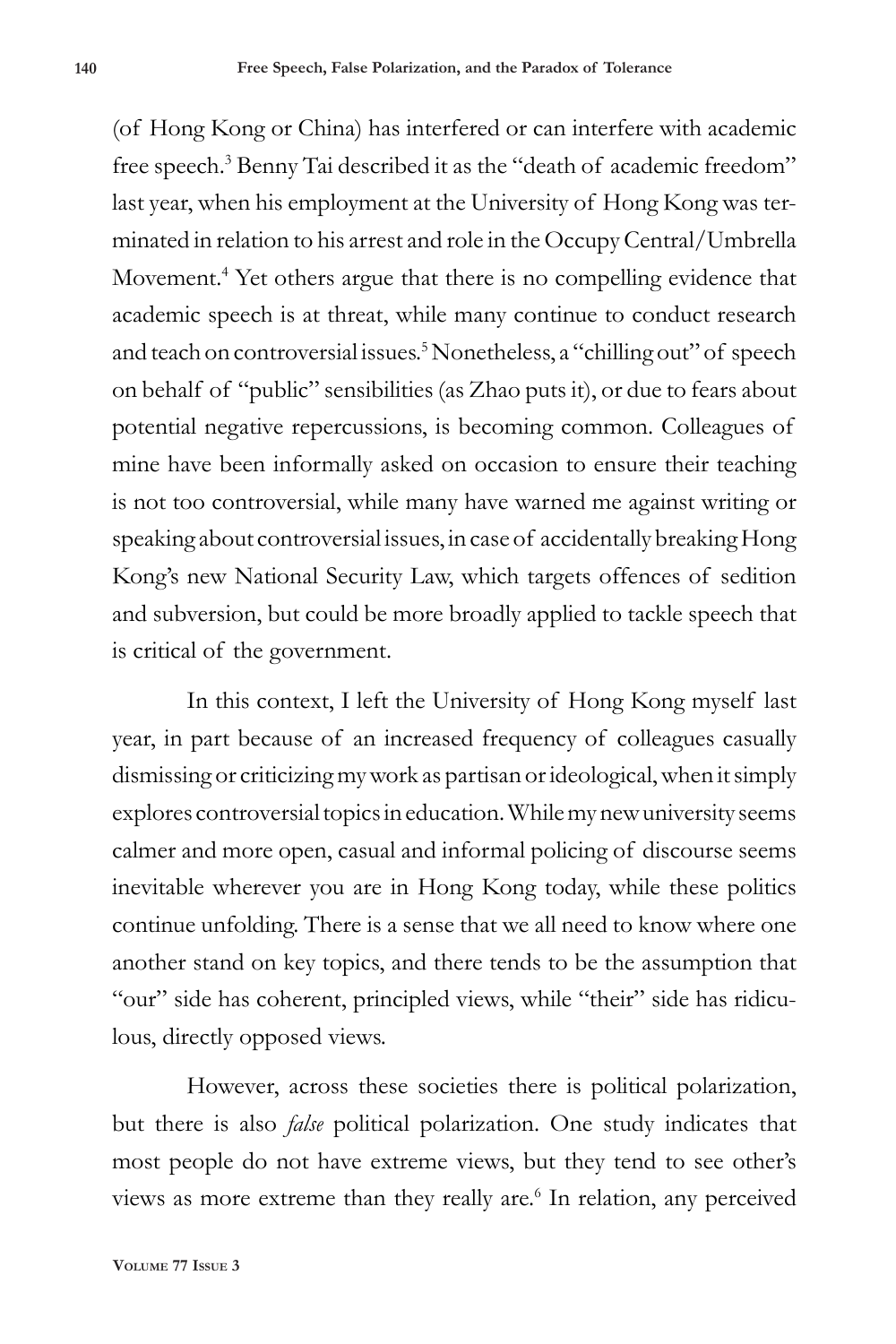divergence in perspective from one's own view is regarded as indicative of biasedness and membership on the "other" side. This can create a self-fulfilling prophecy.<sup>7</sup> When person A identifies and treats contrarian B as an extremist, B then sees A as an extremist, too biased or irrational to recognize what B understands as nuanced, sensible views. Thus, we are surrounded by extremists, but no one thinks themselves extreme. We imagine everyone is on a side and that the other side is the enemy, whether we regard them as foolish and inept, or nefarious. One can feel pressure here to belong to a side, to be recognized by others as reasonable in this landscape, while they may also wish to stay neutral considering these complex and dynamic forces.

In Hong Kong, such false polarization can be observed. During the last major protests, some people who were primarily oriented toward peace and multicultural justice felt attacked by others with an attitude critiqued by Zhao: that "silence is violence," and that one must continuously demonstrate emphatic commitment to a cause.<sup>8</sup> While the capacities for violence by the state versus ordinary residents is highly unequal, there were two sides that looked scary and violent, both adding to a sense of chaos, insecurity, and harm on the ground. In this case some, including myself, felt vulnerable to attack on both sides for not compellingly pledging their allegiance: for not "bravely" picking and naming their side. There was a quiet middle in this case, with more moderate, cautious, or complicated views. There are myriad positions, not one dichotomy, about what justice, freedom, equality, and related principles demand.

Additionally, Zhao's arguments about threats to free speech hinge on a critical conundrum: what Popper described as the paradox of tolerance.<sup>9</sup> This paradox draws a line between the demands of free speech and the demands of autonomy and justice for all. To many liberal Kantians, it is an unfortunate truth that the effects of speech must sometimes weigh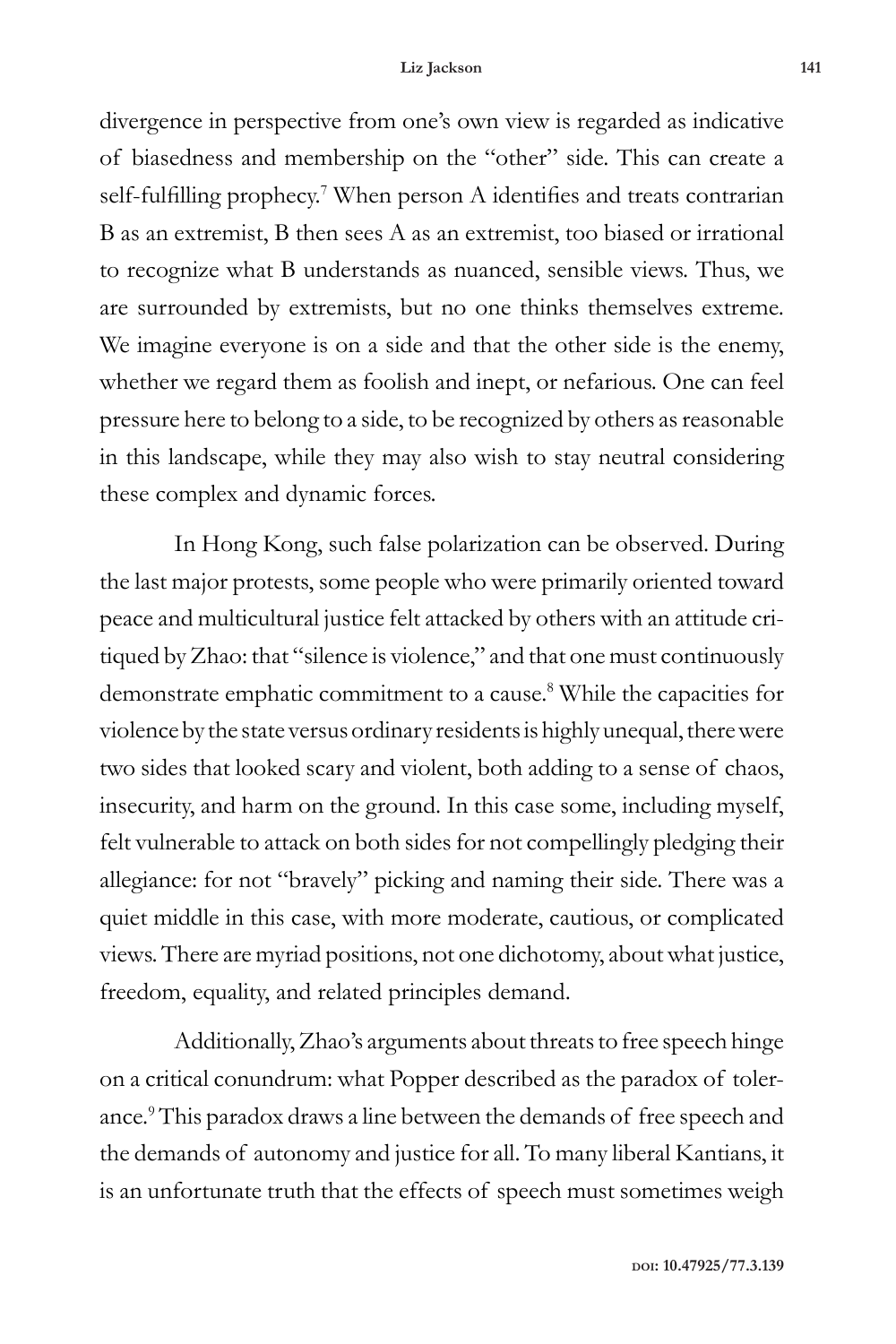more than principles of freedom.<sup>10</sup> When society is in danger, or when speech threatens to harm persons' autonomy, one should not tolerate intolerance, according to this view. So sometimes speech is violence, whether it is intentional or not. What "silence is violence" captures here is that silence in response to violence can be a harmful kind of neglect, when one should speak against harm.<sup>11</sup>

Zhao contrasts the claims that "words are violence" and "silence is violence" with scholarly and democratic imperatives for "simple questioning and examination of the validity of underlying assumptions." However, things are complicated here. Speech can be used for questioning and dialogue, but it can also be used to forcefully recommend, motivate, or compel action.12 Trump's encouragements of violence toward his opponents and detractors (and lack of counter instruction) led to harm, in that they communicated to some people that they should raid democratic spaces with violence, and forcefully squash dissent and opposition.<sup>13</sup> In this context, the act of tolerating Trump's speech delivers a message that support for a peaceful, democratic public sphere—for not harming those you oppose—is not essential, as if people should physically fight those with whom they disagree.

On the other hand, not all so-called interferences with free speech are as forceful as critics allege. J. K. Rowling, one signee on the *Harper's*  letter, routinely conflates people disagreeing with her inflammatory anti-trans statements and tweets with her speech being curtailed. No one is harming Rowling, or depriving her of her potentially harmful speech.<sup>14</sup> People have the right to not like each other's views and indicate it, noisily. Furthermore, the plethora of conservative discourse about cancel culture contradicts the notion that conservatives face a threat to their speech. Thus, the line between what is and is not intolerant behavior from a second party toward a first party's speech is also complicated.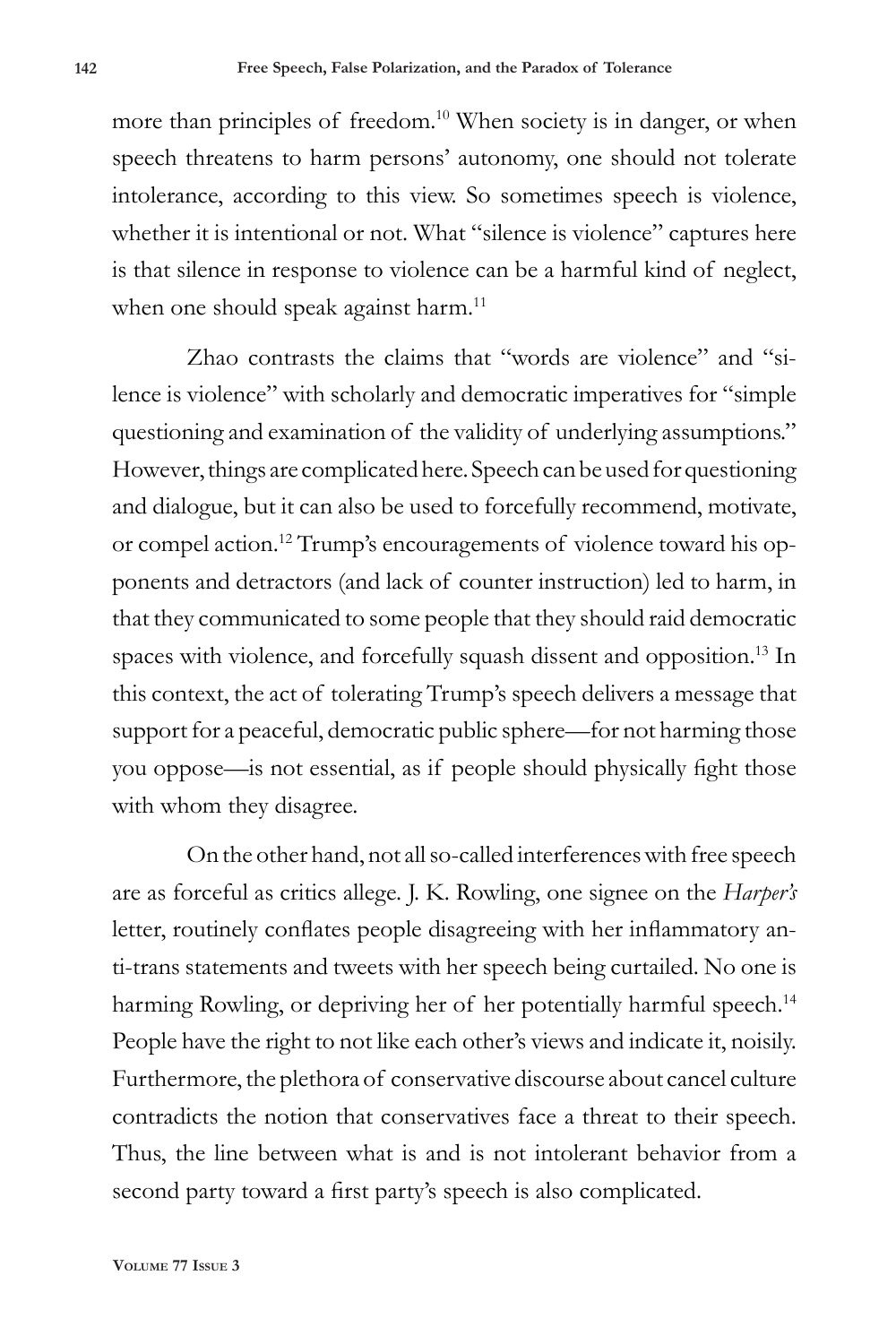I agree with Zhao that diving into the weeds of what speech means, and when it is harmful or not, is valuable work for philosophers of education. Indeed, I have debated such issues considering Barbara Applebaum's and Sigal Ben-Porath's writings, among others, in thinking through free speech in education.<sup>15</sup> In my view, educators should exercise greater tolerance toward apparently intolerant speech by students because students are learning how to think and express themselves and are not necessarily intending or desiring to make decisive, impactful political pronouncements in the classroom. Relatedly, a student might express what seems like a slur to their teacher, but their words could be appropriated, such that the speech in contrast reflects a tolerant, positive message to peers.16 Many feel differently.17 But then I have been outside of North America, where this debate often occurs, for most of my career. I do not experience such issues in the same way in Hong Kong.

I thank Zhao for her provocation and deep reflection about what it means to be principled and to support justice in academic and educational practice. Her warnings and observations reflect the open standpoint of the foreigner with a burden of responsibility. Such views should not be dismissed within an open and free society…nor should they be beyond further questioning and scrutiny, as I hope to have echoed here.

2 "A Letter on Justice and Open Debate," *Harper's Magazine*, July 7, 2020, https:// harpers.org/a-letter-on-justice-and-open-debate/.

3 Liz Jackson, "Academic Freedom as Experience, Relation, and Capability: A View from Hong Kong," in *Handbook on Academic Freedom*, eds. Mark Olssen, Rille Raaper, and Richard Watermeyer (Surrey: Edward Elgar, forthcoming). 4 Rachel Wong, "'End of Academic Freedom': University of Hong Kong to Fire Pro-Democracy Activist and Law Prof. Benny Tai," *Hong Kong Free Press*, July 28, 2020.

<sup>1</sup> Guoping Zhao, "Preparing Individuals for Public Life: Facing the Challenge," *Philosophy of Education* 77, no. 3 (2021).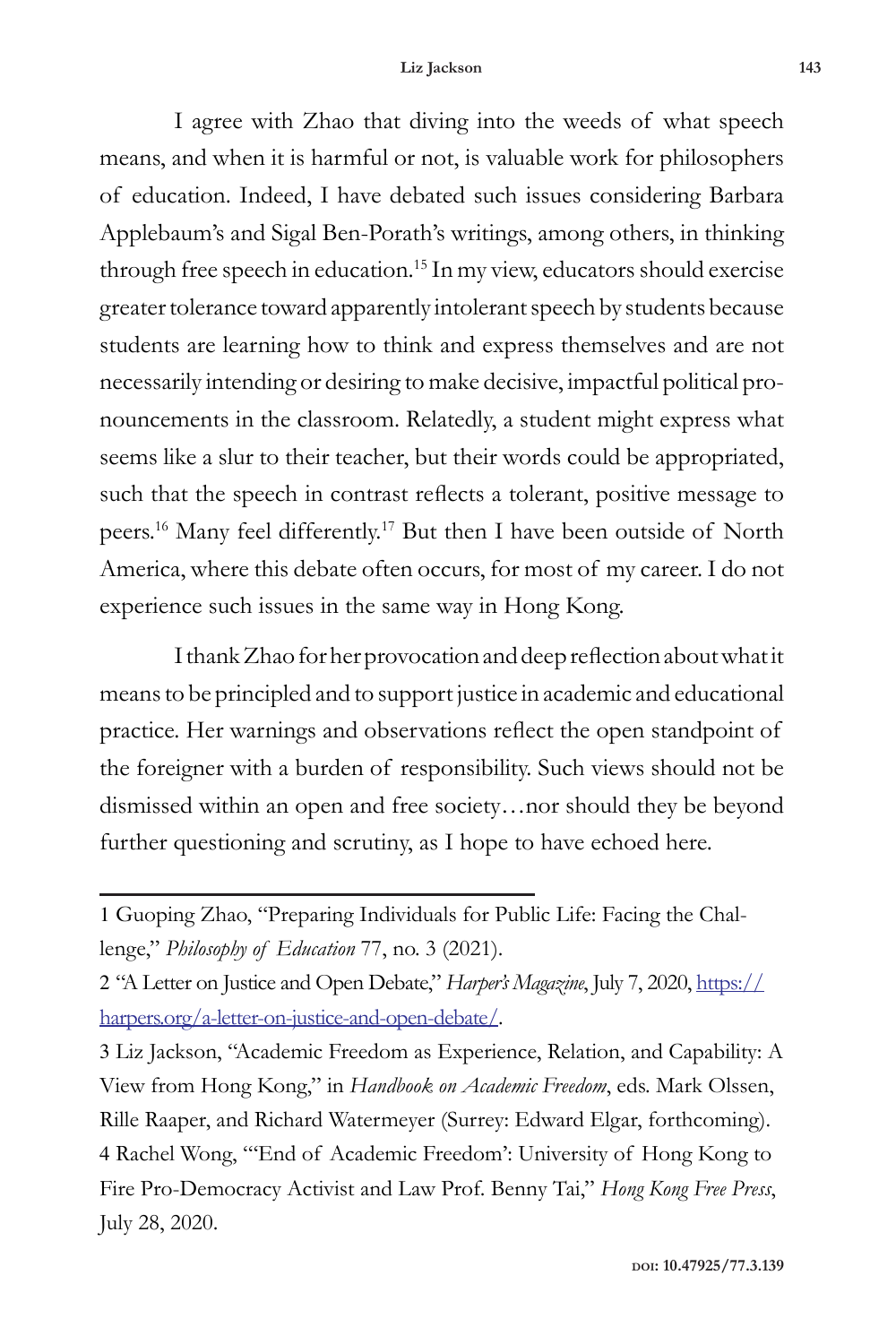5Wenfang Tang, "National Security Law: Hong Kong's Academic Freedom Is Safe, but the Fear of Losing It Is Harmful," *South China Morning Post*, August 19, 2020.

6 Craig W. Blatz and Brett Mercier, "False Polarization and False Moderation: Political Opponents Overestimate the Extremity of Each Other's Ideologies but Underestimate Each Other's Certainty," *Social Psychology and Personality Science* 9, no. 5 (2018): 521–529.

7 Matthew S. Levendusky and Neil A. Malhotra, "The Effect of 'False' Polarization: Are Perceptions of Political Polarization Self-Fulfilling Prophecies?" October 9, 2013. Available online at https://www.washingtonpost.com/ blogs/monkey-cage/files/2014/01/fp\_writeup\_oct6\_for\_jop.pdf. 8 Liz Jackson, *Contesting Education and Identity in Hong Kong* (New York: Rout-

ledge, 2021).

9 Karl Popper, *The Open Society and Its Enemies* (London: Routledge, 2012). 10 Peter Godfrey-Smith and Benjamin Kerr, "Tolerance: A Hierarchical Analysis," *The Journal of Political Philosophy* 27, no. 4 (2019): 403–421.

11 Some argue that Kant is incoherent in relation to these matters: that is, "the imperative to respect persons… generates a consequentialist normative theory, rather than the desired deontological normative theory." David Cummiskey, "Kantian Consequentialism," *Ethics* 100, no. 3 (1990), 615.

12 Godfrey-Smith and Kerr, "Tolerance," 421.

13 Barbara Applebaum discusses harmful speech in the classroom in "Social Justice, Democratic Education and the Silencing of Words that Wound," *Journal of Moral Education* 32, no. 2 (2003): 151–162.

14 Vivian Kane, "Rich, Famous Transphobes Ask You to Stop Being So Mean to Them in Terrible *Harper's Magazine* Open Letter," *The Mary Sue*, July 8, 2020, https://www.themarysue.com/harpers-mag-open-letter-dog-whistles/.

15 Liz Jackson, "Silence, Words that Wound and Sexual Identity: A Conversation with Applebaum," *Journal of Moral Education* 37, no. 2 (2008): 225–238; Sigal Ben-Porath, *Free Speech on Campus* (Philadelphia: University of Pennsylvania Press, 2017).

16 Cris Mayo, *Disputing the Subject of Sex: Sexuality and Public School Controversies*